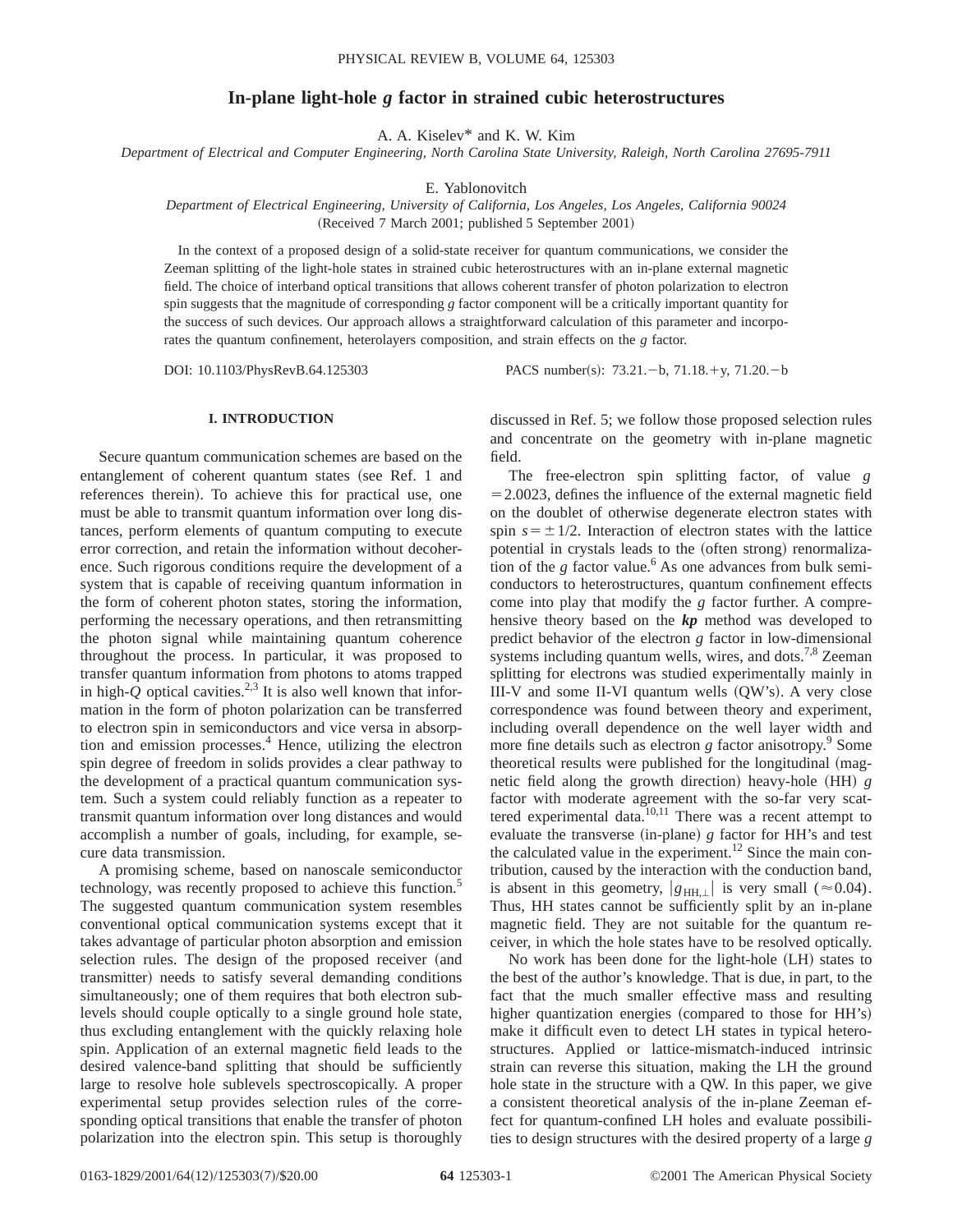factor for these valence states.

The rest of the paper is organized as follows. We start with a general description of the problem of calculating the Lande<sup> $g$ </sup> factor for quantized electron (hole) states in heterostructures (Sec. II), discuss various  $kp$  models in order to identify the suitable one for our problem in Sec. III, and derive an equation for the in-plane LH *g* factor in the complete  $8\times8$  *kp* model (Sec. IV), followed by numerical examples for both strained and unstrained QW's based on the InGaAsP heterosystems that are considered to be highly promising for optical applications (Sec. V). We conclude with a short summary.

### **II. GENERAL APPROACH**

The general approach to calculate the *g* factor for a pair of Kramers-degenerate states in a heterostructure has already been described in the literature.<sup>7,8</sup> The main result of the derivation is summarized as follows: Let us consider a multiband Hamiltonian  $H(k)$  in the presence of an external magnetic field  $\mathbf{B} = \nabla \times \mathbf{A}$ . The procedure suggests two replacements  $k \rightarrow k + A/c$  (implicit magnetic field dependence, through a vector potential) and Hamiltonian  $H \rightarrow H + \delta H_B$ (explicit term, describing a direct interaction with the magnetic field in the chosen model). Hereafter we use the atomic units  $e=1,\hbar=1$ , and  $m_0=1$ , where *e* is the electronic charge,  $\hbar$  is Planck's constant, and  $m_0$  is the free-electron mass. As for the explicit magnetic field dependence of the effective Hamiltonian, if any is present, the terms  $iB_\alpha/c$  can be treated merely as shortcuts for the anticommutators  $k_{\alpha+1}k_{\alpha+2}-k_{\alpha+2}k_{\alpha+1}$  (cyclic permutation of indices  $\alpha$  $=x, y, z$  is used), thus converting the explicit perturbative term into its implicit, *A*-dependent form. Alternatively, one could decide to evaluate these terms separately, resulting with the expansion

$$
H\left(\mathbf{k} + \frac{1}{c}\mathbf{A}, \mathbf{B}\right) \approx H(\mathbf{k}) + \frac{1}{c}\left\{\mathbf{A}\frac{\partial H}{\partial \mathbf{k}}\right\} + \delta H_{\mathbf{B}}.\tag{1}
$$

Brackets  $\{\}$  are used here as a reminder that the proper ordering of the operators should be preserved, with the vector potential  $\vec{A}$  taking the place of the wave vector  $\vec{k}$  as one derives the velocity operator  $\partial H/\partial k$  from the Hamiltonian *H*. We will return to the question of proper order of operators in the effective mass Hamiltonian later.

For a pair of states  $|s\rangle$  ( $s = \uparrow$  or  $\downarrow$ ), the Zeeman contribution to the effective  $2\times2$  Hamiltonian can be written as

$$
\delta \mathcal{H}_{ss'} = \frac{1}{4c} \sigma_{\alpha,ss'} g_{\alpha\beta} B_{\beta} = \frac{1}{c} \left\langle s \left| A \frac{\partial H}{\partial k} \right| s' \right\rangle + \left\langle s \left| \delta H_B \right| s' \right\rangle,\tag{2}
$$

where  $\sigma_{\alpha}$  are the Pauli matrices and 1/4*c* stands for half of the Bohr magneton  $\mu_B/2$  in atomic units. In general, an additional term should be included in the right-hand side of Eq.  $(2)$  to compensate the diamagnetic contribution to the effective Hamiltonian, but it is zero in symmetric structures when considering states at the subband extrema. Equation  $(2)$  can be considered as a definition of the *g* factor tensor with real components  $g_{\alpha\beta}$ .

Thus, in order to calculate the tensor  $g_{\alpha\beta}$  it suffices to choose an adequate multiband *kp* model and find, first, the envelope functions  $\varphi_n$  in the multicomponent expansion  $|s\rangle$  $=\sum_{n} \varphi_{n}(r) |n\rangle$  in the semiconductor structure at zero magnetic field and, second, evaluate the required matrix elements  $\int d\mathbf{r} \varphi_n^*(\mathbf{r}) \{A \partial H/\partial \mathbf{k}\}_{nn'} \varphi_{n'}$  $(\mathbf{r}), \qquad \int d\mathbf{r} \varphi_n^*(\mathbf{r}) \, \delta H_{\mathbf{B},nn'} \varphi_{n'}(\mathbf{r})$ where the integration is performed separately over all structure domains bounded by interfaces. The ability to evaluate directly these matrix elements depends on the proper choice of the vector potential gauge. For the quantized state in the QW with the growth direction *z*, the vector potential for the in-plane magnetic field should be taken in the form  $A(z)$  $=$   $(B_yz, -B_xz,0)$ . We stress that here *n* is the index enumerating only the electronic bands in the constituent bulk semiconductors, not numerous individual quantum states.

#### **III. CHOICE OF** *kp* **MODELS**

It is well known that the electron spectrum in the crystal field potential of a semiconductor is found most conveniently within the (multiband) effective mass approximation. Luttinger was the first to consider the problem of calculating the dispersion of degenerate hole states ( $\Gamma_8$  band) in GaAs-type semiconductors.<sup> $13,14$ </sup> The precision with which hole states can be obtained in the Luttinger model is determined by the ratio of the particle energy reckoned from the valence-band maximum to the relevant band gap. In wide-gap semiconductors, this smallest energy gap is the spin-orbit (SO) splitting between states in the  $\Gamma_8$  and  $\Gamma_7$  bands. While the Luttinger-Kohn  $6\times6$  Hamiltonian describes the holes belonging to these bands in a consistent way,  $13,15$  it takes into account the interaction of the  $\Gamma_8$  and  $\Gamma_7$  valence bands with the  $\Gamma_6$  conduction band and the remote bands only to within terms quadratic in  $k$ . At the same time, the consistent perturbative calculation of the dependence of the hole (or electron)  $g$ factor on the energy of a state in a heterostructure requires terms of the fourth order in the wave vector  $k$  (see, e.g., Ref.) 7), which is critical especially in narrow QW's with high quantization energies. Thus, a more elaborate approach should be applied. The simple Kane model<sup>16</sup> takes fully and consistently into account the **kp** interaction of the  $\Gamma_6$ ,  $\Gamma_8$ , and  $\Gamma_7$  bands, but, for example, yields a wrong dispersion relation for the HH states, since the curvature of the HH band is governed primarily by the interaction with the higher conduction bands,  $\Gamma_8^c + \Gamma_7^c$  (and all interactions with remote bands are neglected). Although it is not a matter of the highest concern while analyzing electron states in the conduction band, this leads to completely wrong results when focusing on the valence states.

Analyzing the merits and shortcomings of the various model Hamiltonians, we decided to use the complete  $8\times8$  $kp$  Hamiltonian<sup>17,18</sup> in the hole *g* factor calculations, which takes the interaction of the  $\Gamma_6$ ,  $\Gamma_8$ , and  $\Gamma_7$  bands exactly into account (like the model of Kane) and does not omit the contributions of the remote bands by keeping them in a quadratic-in- $k$  approximation (similar to the Luttinger-Kohn approach). Figure 1, graphically presenting the involved band structure parameters and *kp* interactions for a typical III-V semiconductor, uses the following notation:  $E<sub>g</sub>$  is the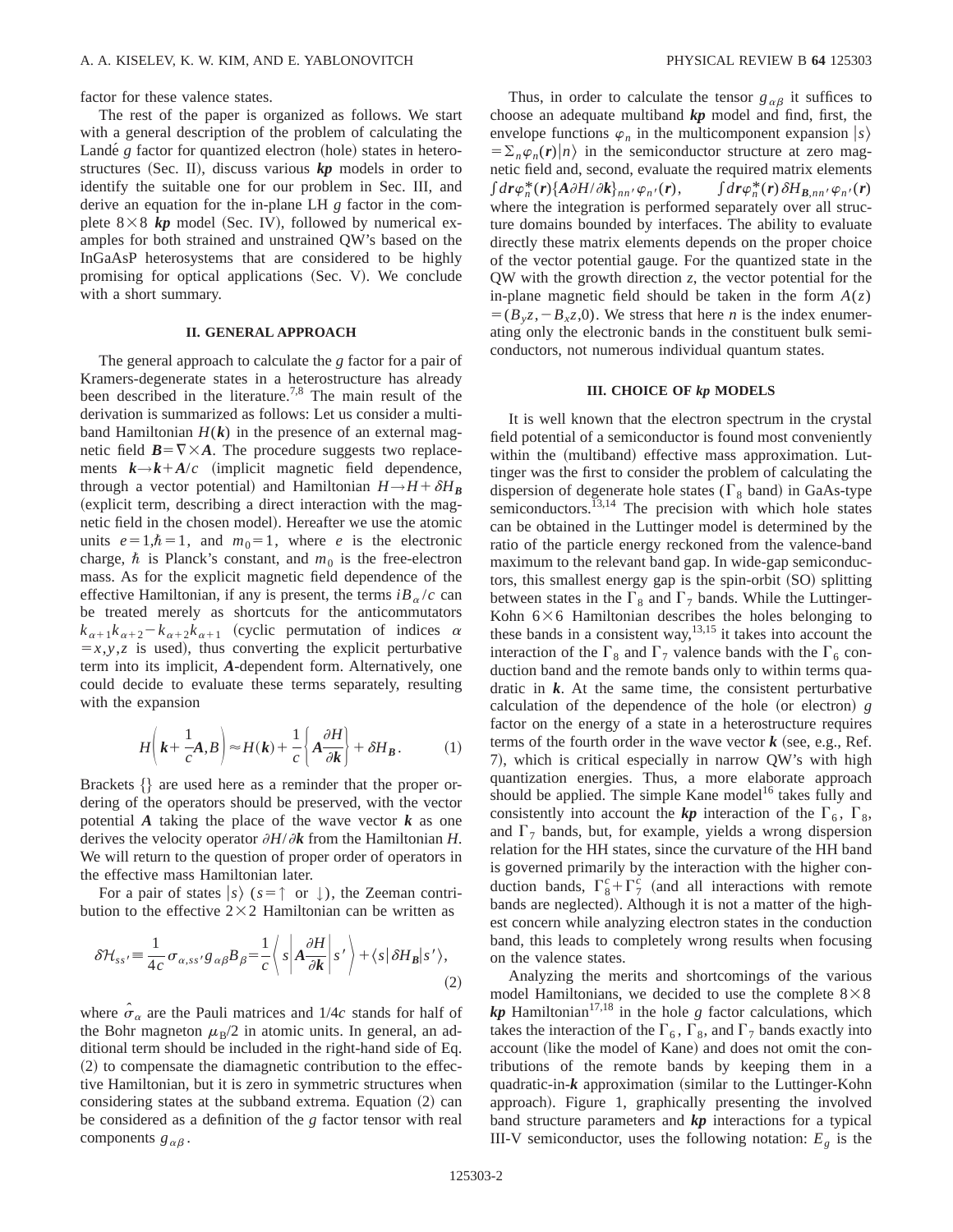

FIG. 1. Band diagram of a typical III-V semiconductor.

band gap,  $\Delta$  is the spin-orbit splitting of the  $\Gamma_8$  and  $\Gamma_7$ bands, the  $E_p$  parameter characterizes the  $kp$  interaction of the valence- and conduction-band states and is related to the interband matrix element of the angular momentum operator through  $E_p = 2P^2$ , and the parameter *F* determines the conduction band curvature due to the interaction with the remote bands. The modified Luttinger parameters  $\gamma_1$ ,  $\gamma_2$ ,  $\gamma_3$ , and  $\kappa$ describe the effect of the remote bands on the  $(\Gamma_8 + \Gamma_7)$ valence band of the semiconductor and can be expressed through the standard Luttinger constants  $\gamma_i^L$  and  $\kappa^L$  (see the Appendix). The parameter  $q$ , determining the cubic-in- $J$ valence-band spin splitting, is small and, hence, is dropped in the subsequent calculations. Following Foreman,<sup>19</sup> we assume that the quadratic-in-*k* conduction band term (*F*  $+1/2$ ) is zero in order to eliminate spurious solutions with very large real or imaginary wave vectors, as it was shown that this modification of the  $8\times8$  Hamiltonian does not lead to a noticeable variation in the electron or hole dispersion. At the same time, it allows us to conveniently express the conduction-band envelope via wave function components in the valence band. For consistency we neglect the remoteband contributions to the *g* factor of conduction electrons; thus,  $g^0$  in our calculation is equal to the Lande<sup> $\epsilon$ </sup> factor of free electrons ( $\approx$ 2). Again, as far as we focus on the states in the valence band, this can be done safely. The matrix elements of the bulk  $8 \times 8$  Hamiltonian are given in the Appendix of Ref. 18.

The question of boundary conditions for multicomponent envelopes emerges as the top priority in heterostructures with abrupt interfaces. Imposing the continuity condition on the envelope functions  $\varphi_n(z)$  as the first boundary condition and integrating the multiband Schrödinger equation over the interface region, we arrive at the second boundary condition which is defined by the particular relative order of the differentiation operators  $k_z = -i \partial/\partial z$  and coordinate- (material-) dependent band structure parameters in the Hamiltonian. As this is not an issue in the bulk, the correct order of operators can be easily obscured or not even established firsthand. When one wishes to make a transition from the known bulk

TABLE I. "Bulk" hole *g* factors.

|    | Growth axis             | In-plane                |
|----|-------------------------|-------------------------|
| HН | $-6\kappa^L(0)$         |                         |
| LH | $-2\kappa^L(0)$         | $-4\kappa^L(0)$         |
| SO | $-4\kappa^L(-\Delta)-2$ | $-4\kappa^L(-\Delta)-2$ |

to a heterostructure effective Hamiltonian, it becomes impossible to reestablish this order, which prevents one from establishing correct boundary conditions. The only easily understandable requirement to be fulfilled is that the Hamiltonian eigenenergies be real. This condition can be met, for example, by the frequently used procedure of the so-called Hamiltonian symmetrization that forces real eigenvalues (symbolically it can be presented as a substitution  $Ak_{\alpha}k_{\beta} \rightarrow [k_{\alpha}Ak_{\beta}+k_{\beta}Ak_{\alpha}]/2$ .

On the other hand, straightforward methods to construct a *kp* Hamiltonian for a heterostructure determine unambiguously the order of the operators and, hence, the set of the boundary conditions.<sup>20,21</sup> Relocating all material-dependent parameters in the Ram-Mohan Hamiltonian<sup>18</sup> in between the differentiation operators  $k_{\alpha}$ ,  $k_{\beta}$  (which is implicitly assumed anyway in all approaches) while keeping the operator order intact, we end up with the form of Hamiltonian with a correct order of operators that is exactly equivalent to one, consistently derived in Ref. 21. Note that Ram-Mohan *et al.*<sup>18</sup> in their analysis used the symmetrization procedure instead. Still, as in any approach that explicitly accounts for the coupling with the conduction band, the questionable order of operators in Ref. 18 concerns only the remote-band terms. Thus, the significance of the problem is greatly reduced in comparison to, for example, more simple  $6\times6$  valence band models that treat the conduction band as one of the remote bands. It turns out that in our particular case of LH states at the bottom of the subband (so as with  $k_x = k_y = 0$ ), the result for the in-plane *g* factor is *completely* independent whether the symmetrization is applied or not.

### **IV. IN-PLANE COMPONENT OF THE LH** *g* **FACTOR**

Let us start with a qualitative analysis of the limiting cases of very wide and very narrow QW's. Some simple conclusions can be made based solely on the form of the Hamiltonian itself, without any numerical calculations involved. For very wide QW's, we approach the case of a bulk semiconductor where the applied magnetic field freely mixes together LH and HH states forming a double ladder of Landau levels. When the magnetic field is still small in comparison to the quantization energies (or strain-induced splittings in the case of strained semiconductors), the explicit form of the  $8\times8$  kp Hamiltonian allows one to obtain immediately the *g* factor components for all three hole subbands as summarized in Table I. The same is true in the case of ultranarrow QW's, where the parameters of the barrier layer define hole *g* factor tensors.

One immediately notes that the HH in-plane *g* factor is zero in this model (where, as we already mentioned, the small valence-band parameter  $q$  is neglected). Even with the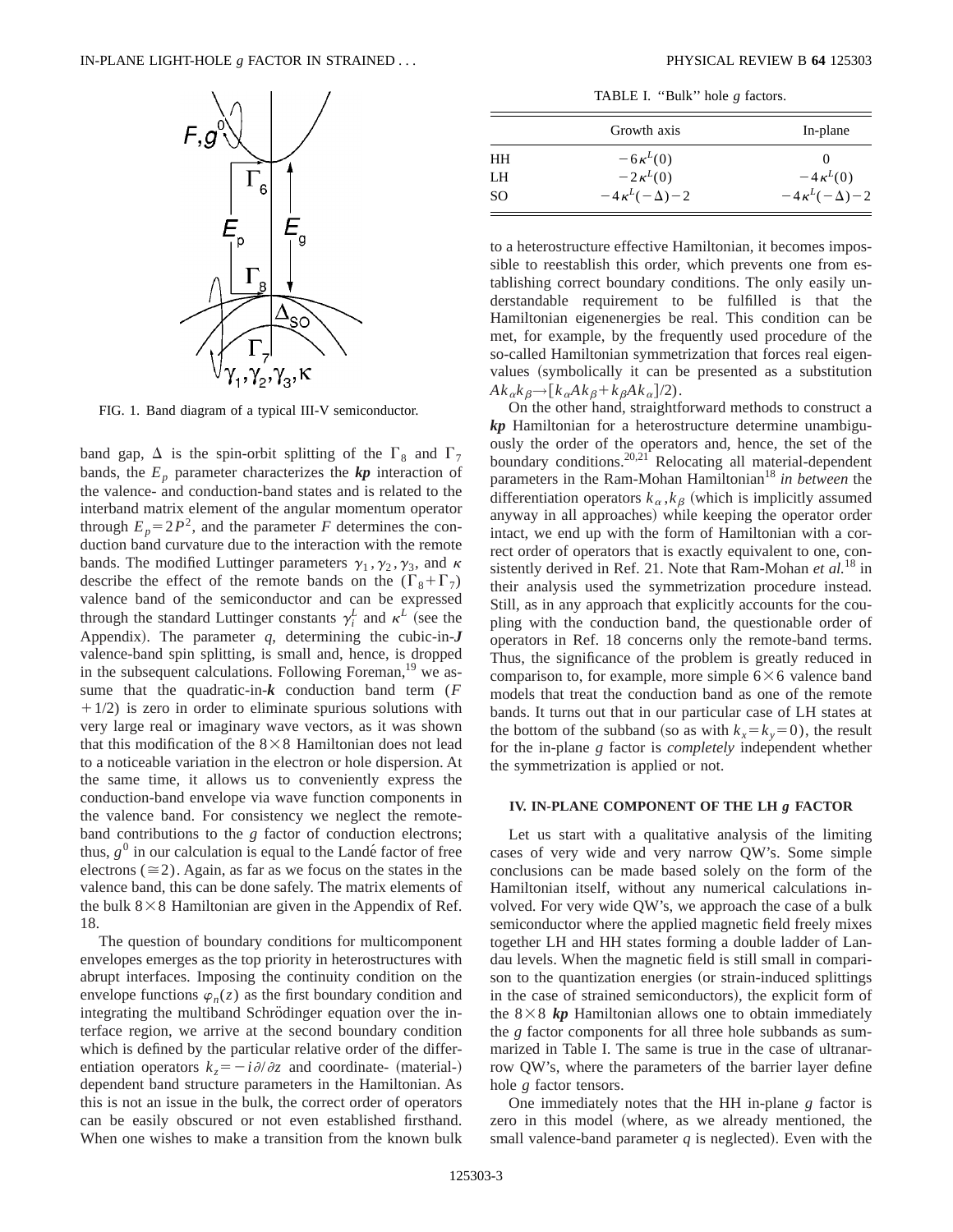parameter *q* accounted for, the in-plane *g* factor value is too small for direct spectroscopic resolution of the HH sublevels in the available magnetic fields. The SO states cannot be made the ground hole state in typical III-V heterosystems. Ultimately, only the LH states show promise. Thus, one needs to design a structure where the LH subband will be pushed up by the intrinsic strain and evaluate the LH *g* factor where the renormalization of the bulk value is due to strain and quantum confinement in the QW structure. To achieve this goal, we apply the general recipe outlined in Sec. II.

The LH wave function  $|\uparrow\rangle$  in QW's at the bottom of the subband  $(k_x = k_y = 0)$  can be presented in the form

$$
|\uparrow\rangle = u(z)|S\uparrow\rangle + v(z)|LH\uparrow\rangle + w(z)|SO\uparrow\rangle, \tag{3}
$$

where  $u, v$ , and  $w$  are conduction band, LH, and SO *z*-dependent envelopes, respectively; Bloch amplitudes  $|j\rangle$ for the  $8\times8$  model are given in the Appendix. The set of functions  $(u, v, -w)$  defines  $| \downarrow \rangle$ ; it is a result of the particular choice of the phases in the Bloch amplitudes. HH states do not mix into functions  $|\uparrow\rangle$ ,  $|\downarrow\rangle$  at the bottom of the subband, simplifying derivations considerably. The electron envelope *u* can be expressed via the first-order derivatives of functions *v* and *w* as

$$
(E_g - E)u = \sqrt{\frac{2}{3}}Pk_z v - \frac{1}{\sqrt{3}}Pk_z w.
$$
 (4)

Excluding  $u(z)$ , one finds that the functions  $v(z)$  and  $w(z)$ are solutions of a pair of second-order differential equations

$$
\begin{pmatrix}\n-k_z \left[ \frac{1}{2} g_1^L(E) + g_2^L(E) \right] k_z - E & \sqrt{2} k_z g_2^L(E) k_z \\
\sqrt{2} k_z g_2^L(E) k_z & -\frac{1}{2} k_z g_1^L(E) k_z - \Delta - E\n\end{pmatrix}
$$
\n
$$
\times \begin{pmatrix}\nv \\
w\n\end{pmatrix} = 0.
$$
\n(5)

These equations are complimented by the boundary conditions at the heterostructure interfaces, requiring continuity of the envelopes  $(v, w)$  and combinations of their first derivatives  $\partial H/\partial k_z(v,w)$ , which together conserve electron flux through the interface. The valence-band offset *V* at the heterointerface should be incorporated into Eq.  $(5)$  when considering barrier layers in an obvious way through the substitution  $E \rightarrow E + V$ . The normalization condition must be applied to the total multicomponent wave function given by Eq.  $(3)$ .

Our general procedure gives for the in-plane component of the LH *g* factor

$$
g_{\text{LH},\perp} = g_{\text{imp}} + g_{\text{exp}}\,,\tag{6}
$$

where  $g_{\text{imp}}$  is a result of the evaluation of the first, vectorpotential-related term in Eq.  $(2)$ ,

$$
g_{\text{imp}} = 4 \int dz \left[ \frac{3}{\sqrt{2}} \gamma_3 (w^* v' - v^* w') + \frac{E_p}{3(E_g - E)} \right] \times \left( v^* v' - \frac{1}{\sqrt{2}} v^* w' + \sqrt{2} w^* v' - w^* w' \right) \bigg], \quad (7)
$$

while  $g_{\text{exp}}$  comes from the second term responsible for direct interaction with the magnetic field,

$$
g_{\exp} = 4 \int dz \left[ \frac{1}{2} |u|^2 - \kappa |v|^2 + \left( \kappa + \frac{1}{2} \right) |w|^2 - \frac{1}{\sqrt{2}} (\kappa + 1)
$$

$$
\times (v^* w + w^* v) \right].
$$
(8)

In the last equation we decided not to express the envelope *u* via functions  $v$  and  $w$  utilizing Eq.  $(4)$ , as the present form produces a more transparent result with terms that simply account for the direct interaction with the magnetic field in the bulk conduction, LH, and SO bands. For the localized LH states *v* and *w* are real and *u* is pure imaginary.

The theory developed thus far is equally applicable to any cubic semiconductor with a band structure similar to that shown in Fig. 1. This includes both III-V and II-VI pure compounds and solid solutions. With the strain-induced energy shifts included, wurtzite crystals can be analyzed as well in the framework of the quasicubic model that treats wurtzite crystal as a strained cubic one.

In our analysis, we assume the structure to be grown pseudomorphically on an unstrained substrate. The choice of the substrate composition will define the common in-plane lattice constant  $a_{sub}$  and, consequently, strains in the heterostructure layers:  $\varepsilon_{\perp} \equiv \varepsilon_{xx} = \varepsilon_{yy} = a_{sub} / a_0 - 1$ ,  $\varepsilon_{\parallel} \equiv \varepsilon_{zz} =$  $-2C_{12}/C_{11}\epsilon$ . The  $C_{ii}$  are the bulk elastic moduli. Shifts of the conduction- and valence-band edges due to the strain are defined by the deformation potentials and should be incorporated into the calculation procedure via the  $8 \times 8$  kp effective Hamiltonian. In the first-order approximation, the energy displacement of the  $\Gamma_6$  minimum is linear in strain. By symmetry, this shift can be written as

$$
\delta E_c = e_c \varepsilon, \tag{9}
$$

where we used notation  $\varepsilon = \varepsilon_{xx} + \varepsilon_{yy} + \varepsilon_{zz}$ .

For the relevant strain-induced shifts in the valence band, we have

$$
\delta E_{HH} = a_v \varepsilon - b_v (\varepsilon_{\parallel} - \varepsilon_{\perp}),
$$
  
\n
$$
\delta E_{LH} = a_v \varepsilon + b_v (\varepsilon_{\parallel} - \varepsilon_{\perp}),
$$
  
\n
$$
\delta E_{SO} = a_v \varepsilon,
$$
  
\n
$$
\delta E_{LH,SO} = -\sqrt{2} b_v (\varepsilon_{\parallel} - \varepsilon_{\perp}),
$$
\n(10)

where  $a_v$ ,  $b_v$  are the valence-band deformation potentials in the standard Bir-Pikus notation.<sup>22</sup> All shifts are diagonal with respect to the spin-up, spin-down electron and hole states.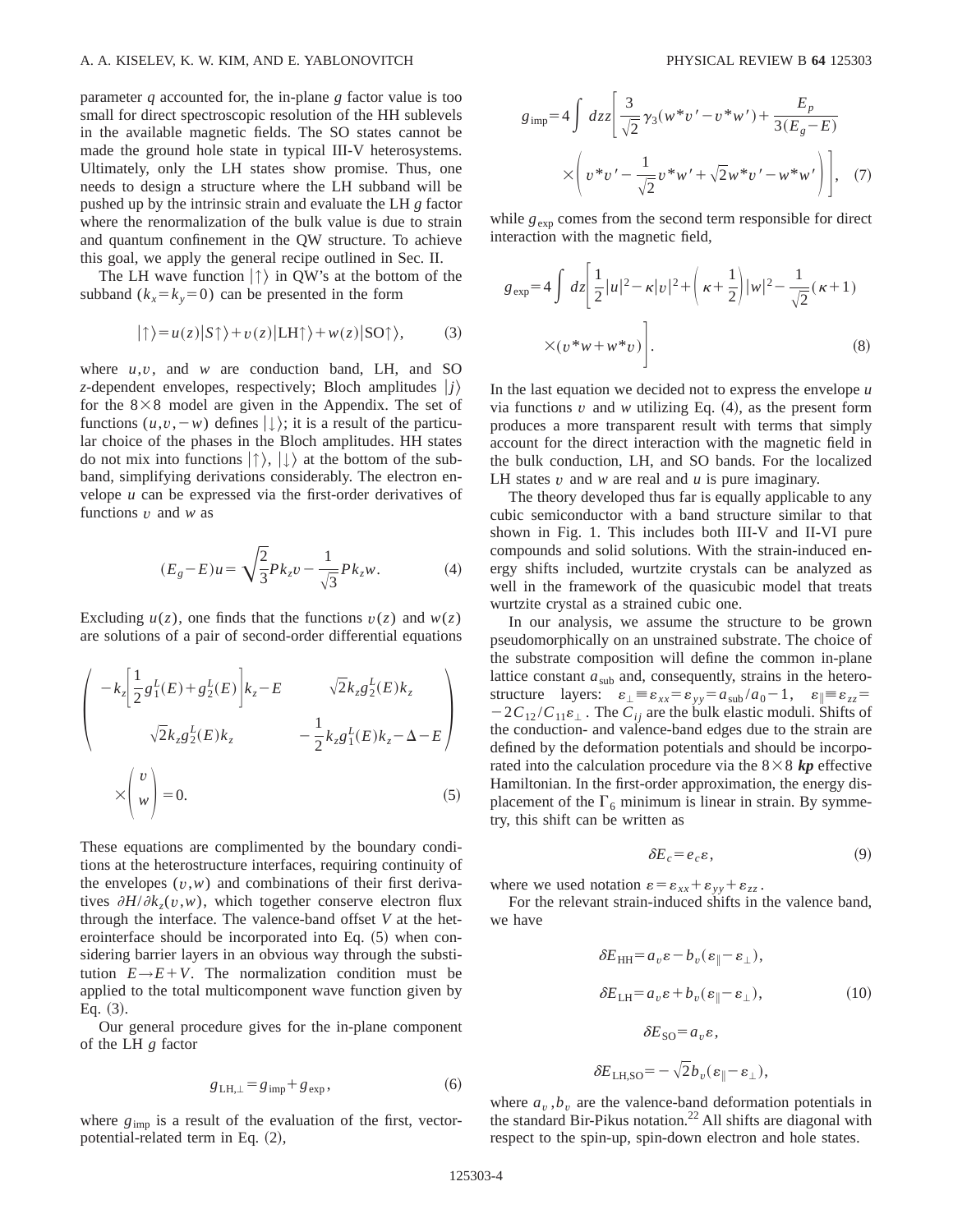TABLE II. Parameters of the band structure for III-V semiconductors.

|                                                        | GaAs  | GaP       | <b>InAs</b> | InP   |
|--------------------------------------------------------|-------|-----------|-------------|-------|
| $E_{g}$ (eV)                                           | 1.519 | 2.895     | 0.418       | 1.424 |
| $\Delta$ (eV)                                          | 0.341 | 0.080     | 0.38        | 0.108 |
| $E_p$ (eV)                                             | 28.9  | $\sim$ 25 | 22.1        | 20.4  |
| $\gamma_1^L(0)$                                        | 6.85  | 4.2       | 19.7        | 5.0   |
| $\gamma_2^L(0)$                                        | 2.10  | 0.98      | 8.4         | 1.6   |
| $\gamma_3^L(0)$                                        | 2.90  | 1.66      | 9.3         | 2.0   |
| $\kappa^L(0)$                                          | 1.2   | 0.34      | 7.68        | 0.97  |
| $a_0(\AA)$                                             | 5.652 | 5.447     | 6.048       | 5.859 |
| $C_{11}$ (10 <sup>11</sup> )<br>$\text{dyn cm}^{-2}$ ) | 11.26 | 14.05     | 8.33        | 10.11 |
| $C_{12}$ (10 <sup>11</sup> )<br>$\text{dyn cm}^{-2}$ ) | 5.71  | 6.2       | 4.53        | 5.61  |

#### **V. NUMERICAL EXAMPLE AND DISCUSSION**

For numerical illustration we have chosen structures with both well and barrier materials based on the quaternary solid solution  $In_{1-x}Ga_xAs_yP_{1-y}$ , which is useful for 1.3 and 1.55  $\mu$ m optoelectronic applications. Although as its particular representative we use here only the most widely utilized  $In_{1-x}Ga_xAs/InP$  heterosystem, we decided to prepare our numerical procedure and data, so that they are readily applicable to more general, two-parameter material compositions for each heterolayer. Band structure parameters for constituent pure compounds are given in Table II. Complete knowledge of the detailed band structure is unavailable at present for all InGaAsP solid solutions. Thus, based on the values in Table II, we use an interpolation scheme for solutions with different  $(x, y)$  compositions. For the band gap we apply an equation given in Ref. 23 (with a proper adjustment for the low-temperature regime):

$$
E_g = 1.424 + 0.713x - 1.084y + 0.758x^2 + 0.078y^2 - 0.078xy
$$
  
-0.322x<sup>2</sup>y + 0.03xy<sup>2</sup> (in eV). (11)

For other parameters of the band structure  $(\Delta, E_p$ , modified — only remote band contributions — Luttinger parameters  $\gamma_i$ ,  $\kappa$ ) we apply a bilinear interpolation of values for pure semiconductors. Slightly different interpolation schemes were also proposed; $^{24}$  in common, they have an important provision that, while interpolating, conduction band contribution to conventional Luttinger parameters should be treated separately and diversely from remote-band contributions.

The lattice mismatch between solid solutions with different compositions in the InGaAsP family can reach 8%. The absence of reliable deformation potentials for InGaAsP solid solutions and drastic scattering of data for the respective pure III-V semiconductors suggests choosing some average values for all compositions and not applying an interpolation scheme. For our calculation we use  $e_c = 10 \text{ eV}$ ,  $a_v = -0.7 \text{ eV}$ , and  $b_v = -1.7$  eV.

An interesting question arises concerning the values of the conduction- and valence-band offsets at the heterointerfaces in the InGaAsP family. The only systematic measurements found are for the lattice-matching  $In_{0.53+0.47y}Ga_{0.47y}As_yP_{1-y}$ 



FIG. 2. The in-plane LH *g* factor in  $In_{1-x}Ga_xAs/InP$  QW as a function of the well layer width. Solid and dashed lines present results of the calculation using Eq. (6). Depending on the QW width and intrinsic strain defined by the InGaAs layer composition *x*, either the HH or LH subband acts as a ground hole state in the QW; this information is delivered by the line type: dashed and solid lines, respectively. The dotted line visualizes the *naive* approach based on the averaging of the material-dependent Luttinger parameter  $\kappa^{L}(E)$ ("bulk" in-plane LH *g* factor) with probabilities to find the hole in the well and barrier layers.

solid solutions grown on an InP substrate, where the conduction-band offset is  $\Delta E_c = 288y + 3y^2$  meV.<sup>25</sup> In view of the lack of other reliable information, we therefore assume that this dependence governs the offsets ratio  $\Delta E_c / \Delta E_v$  on the  $(x, y)$  compositions plane along the line  $(0.47y, y)$  of lattice matching quaternary compounds, and for points off the line we take the nearest point on the line to define  $\Delta E_c/\Delta E_v$ .

Figure 2 presents calculated *g* factor values for a free (not bound in the exciton or localized) LH in the unstrained as well as strained InGaAs/InP heterostructures as a function of the InGaAs layer thickness. We repeat that the orientation of the applied magnetic field was assumed to be in-plane. The calculation was carried out for the hole states at the bottom of the LH subband in the single QW structure. Both solid and dashed curves are produced using the procedure outlined above; a solid line is used when the LH forms the ground hole state while the dashed line is used otherwise. Depending on the concurrent effects of the strain caused by the lattice constant mismatch and the quantum confinement, either LH's or HH's form the ground hole states. In very wide wells, strain alone defines the order of levels. If the effects of strain and confinement are opposite in sign, a crossover in the character of the ground state happens at some intermediate well width, below which the effect of confinement prevails. We emphasize again that we are primarily interested in the structure with the ground hole state formed by the LH. Our calculation gives dependences that are steep at small layer thicknesses, but asymptotically approach their respective ''bulk'' values for very wide QW's. Though not explicitly present in Fig. 2, at very narrow well widths (where the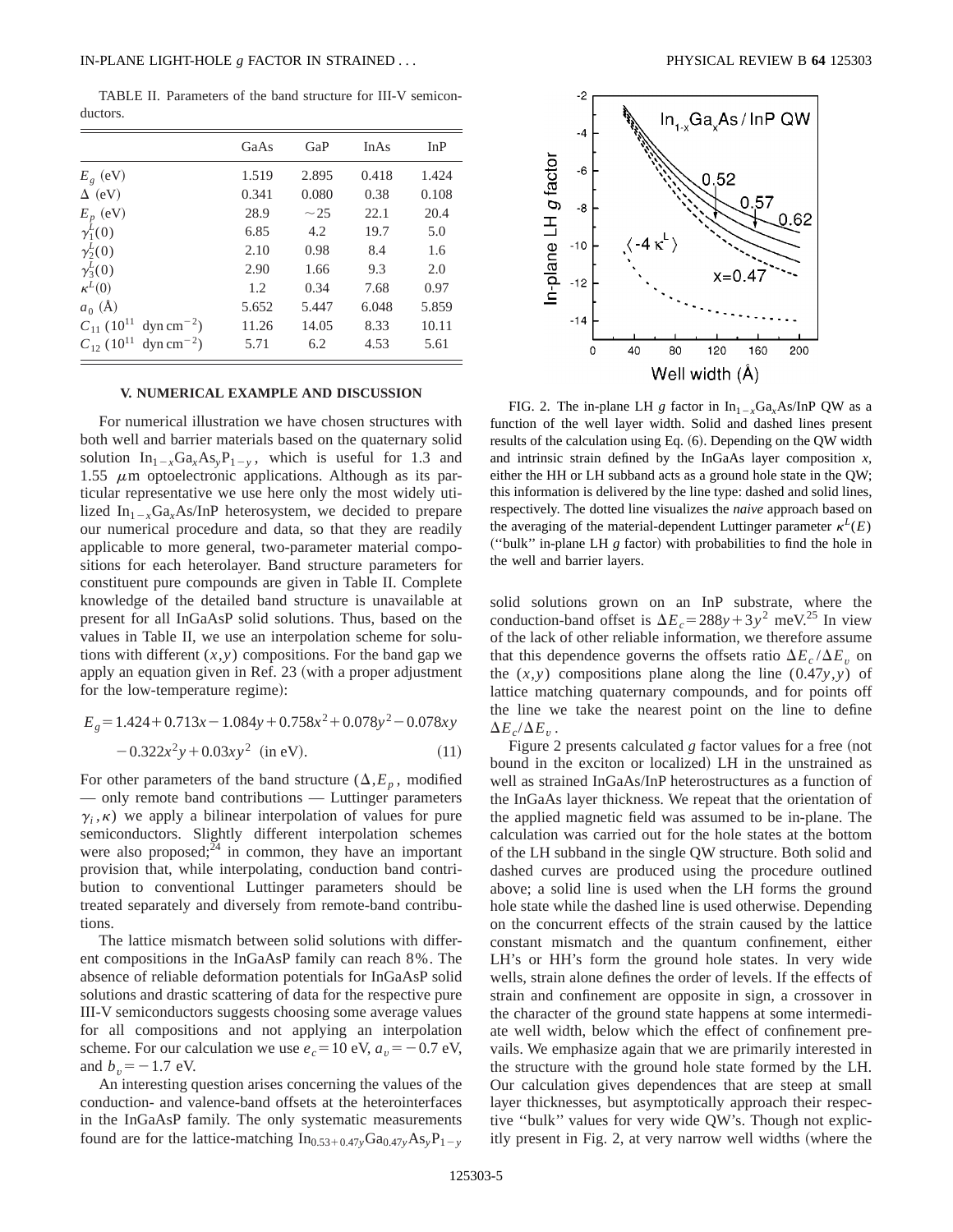applicability of the macroscopic *kp* method itself can probably be questioned) the in-plane LH *g* factor crosses zero for our heteropair choice. In this case, there will be no Zeeman splitting of the spin-up and spin-down LH states. For the purposes of the quantum receiver, $5$  one should avoid this region of well widths. Indeed, the *g* factor should be kept at a reasonably large value, which we have shown is feasible for a broad range of structure widths.

Results of the unsophisticated approach, meaning simple averaging of the (energy-dependent) "bulk" in-plane values for LH's (given in Table I) with quantum-mechanical probabilities to find particle in different heterolayers, are also given in Fig. 2 as the dotted line. By no means simple averaging can be considered as a satisfactory procedure.

#### **VI. SUMMARY**

We have studied the effect of an external in-plane magnetic field on the structure of LH states in semiconductor heterostructures with a single QW. The hole states were found in the framework of the sophisticated  $8 \times 8$  *kp* model. The dependences of the in-plane LH *g* factor on the QW parameters for both lattice-matched and -strained InGaAs/ InP heterosystems were calculated. Significantly, the in-plane LH *g* factors in heterostructures differ radically from the value  $-4\kappa^L$ , which should be considered to be the effective transverse LH *g* factor for a bulk semiconductor. Only in the limiting cases does the *g* factor in QW approach this value.

## **ACKNOWLEDGMENTS**

This work has been supported, in part, by the Defense Advanced Research Projects Agency and the Office of Naval Research. A.A.K. would like to thank D. Kahn for a critical reading of the manuscript.

### **APPENDIX**

The Bloch amplitudes  $|j\rangle$ , which are eigenstates of the conduction and valence bands at the  $\Gamma$  point, can be ex-

- $<sup>1</sup>$  A. Zeilinger, Phys. World, Special Issue (March 1998), p. 35; W.</sup> Tittel, G. Ribordy, and N. Gisin, *ibid.*, p. 41.
- $<sup>2</sup>$  J. I. Cirac, P. Zoller, H. J. Kimble, and H. Mabuchi, Phys. Rev.</sup> Lett. 78, 3221 (1997).
- <sup>3</sup>T. Pellizari, Phys. Rev. Lett. **79**, 5242 (1997).
- 4G. E. Pikus and A. N. Titkov, in *Optical Orientation*, edited by F. Meier and B. P. Zakharchenya (Elsevier, New York, 1994), p. 73.
- $5R$ . Vrijen and E. Yablonovitch, quant-ph/0004078 (unpublished).
- ${}^{6}$ L. M. Roth, B. Lax, and S. Zwerdling, Phys. Rev.  $114$ , 90 (1959).
- 7E. L. Ivchenko and A. A. Kiselev, Sov. Phys. Semicond. **26**, 827  $(1992).$
- <sup>8</sup> A. A. Kiselev, E. L. Ivchenko, and U. Rössler, Phys. Rev. B 58, 16 353 (1998).
- <sup>9</sup> See, for example, M. J. Snelling, G. P. Flinn, A. S. Plaut, R. T. Harley, A. C. Tropper, R. Eccleston, and C. C. Phillips, Phys.

pressed through Kane basis functions *S*, *X*, *Y*, and *Z* in the following way:

$$
|1\rangle = |S\uparrow\rangle,
$$
  
\n
$$
|2\rangle = |HH\uparrow\rangle = -i/\sqrt{2}|(X+iY)\uparrow\rangle,
$$
  
\n
$$
|3\rangle = |LH\downarrow\rangle = i/\sqrt{6}|(X-iY)\uparrow + 2Z\downarrow\rangle,
$$
  
\n
$$
|4\rangle = |SO\downarrow\rangle = -i/\sqrt{3}|(X-iY)\uparrow - Z\downarrow\rangle,
$$
  
\n
$$
|5\rangle = |S\downarrow\rangle,
$$
  
\n
$$
|6\rangle = |LH\uparrow\rangle = -i/\sqrt{6}|(X+iY)\downarrow - 2Z\uparrow\rangle,
$$
  
\n
$$
|7\rangle = |HH\downarrow\rangle = i/\sqrt{2}|(X-iY)\downarrow\rangle,
$$
  
\n
$$
|8\rangle = |SO\uparrow\rangle = -i/\sqrt{3}|(X+iY)\downarrow + Z\uparrow\rangle.
$$
 (A1)

The modified Luttinger parameters  $\gamma_i$  and  $\kappa$  determine the influence of the remote bands on the valence band of a semiconductor  $(\Gamma_7 + \Gamma_8)$  and define the energy-dependent Luttinger parameters  $\gamma_i^{\overline{L}}$  and  $\kappa^{\overline{L}}$  as

$$
\gamma_1^L(E) = \gamma_1 + E_p/3(E_g - E),
$$
  
\n
$$
\gamma_2^L(E) = \gamma_2 + E_p/6(E_g - E),
$$
  
\n
$$
\gamma_3^L(E) = \gamma_3 + E_p/6(E_g - E),
$$
  
\n
$$
\kappa^L(E) = \kappa + E_p/6(E_g - E).
$$
 (A2)

Values of  $\gamma_i^L(0), \kappa^L(0)$  are typically presented in the literature as they are derived from measurements on the hole states at the top of the valence band in bulk semiconductors. They are simply denoted then as  $\gamma_i^L$ ,  $\kappa^L$ . In the presence of strain, an additional term (i.e., strain-induced shift of the conduction band  $\delta E_c$ ) should be incorporated into the energy denominators. The shift in the valence band will be accounted for by the changes in the energy of the LH state *E*.

Rev. B 44, 11 345 (1991); V. K. Kalevich and V. L. Korenev, JETP Lett. **56**, 257 (1992); B. Kowalski, P. Omling, B. K. Meyer, D. M. Hofmann, C. Wetzel, V. Härle, F. Scholz, and P. Sobkowicz, Phys. Rev. B 49, 14 786 (1994); R. M. Hannak, M. Oestreich, A. P. Heberle, W. W. Rühle, and K. Köhler, Solid State Commun. 93, 313 (1995); A. A. Sirenko, T. Ruf, K. Eberl, M. Cardona, A. A. Kiselev, E. L. Ivchenko, and K. Ploog, in *High Magnetic Fields in Semiconductor Physics*, edited by G. Landwehr and W. Ossau (World Scientific, Singapore, 1996), p. 561; Q. X. Zhao, M. Oestreich, and N. Magnea, Appl. Phys. Lett. **69**, 3704 (1996); P. Le Jeune, D. Robart, X. Marie, T. Amand, M. Brousseau, J. Barrau, V. Kalevich, and D. Rodichev, Semicond. Sci. Technol. 12, 380 (1997); A. A. Sirenko, T. Ruf, M. Cardona, D. R. Yakovlev, W. Ossau, A. Waag, and G. Landwehr, Phys. Rev. B 56, 2114 (1997); A. Malinowski and R. T. Harley, *ibid.* **62**, 2051 (2000).

10A. A. Kiselev and L. V. Moiseev, Phys. Solid State **38**, 866  $(1996).$ 

<sup>\*</sup>Electronic address: kiselev@eos.ncsu.edu